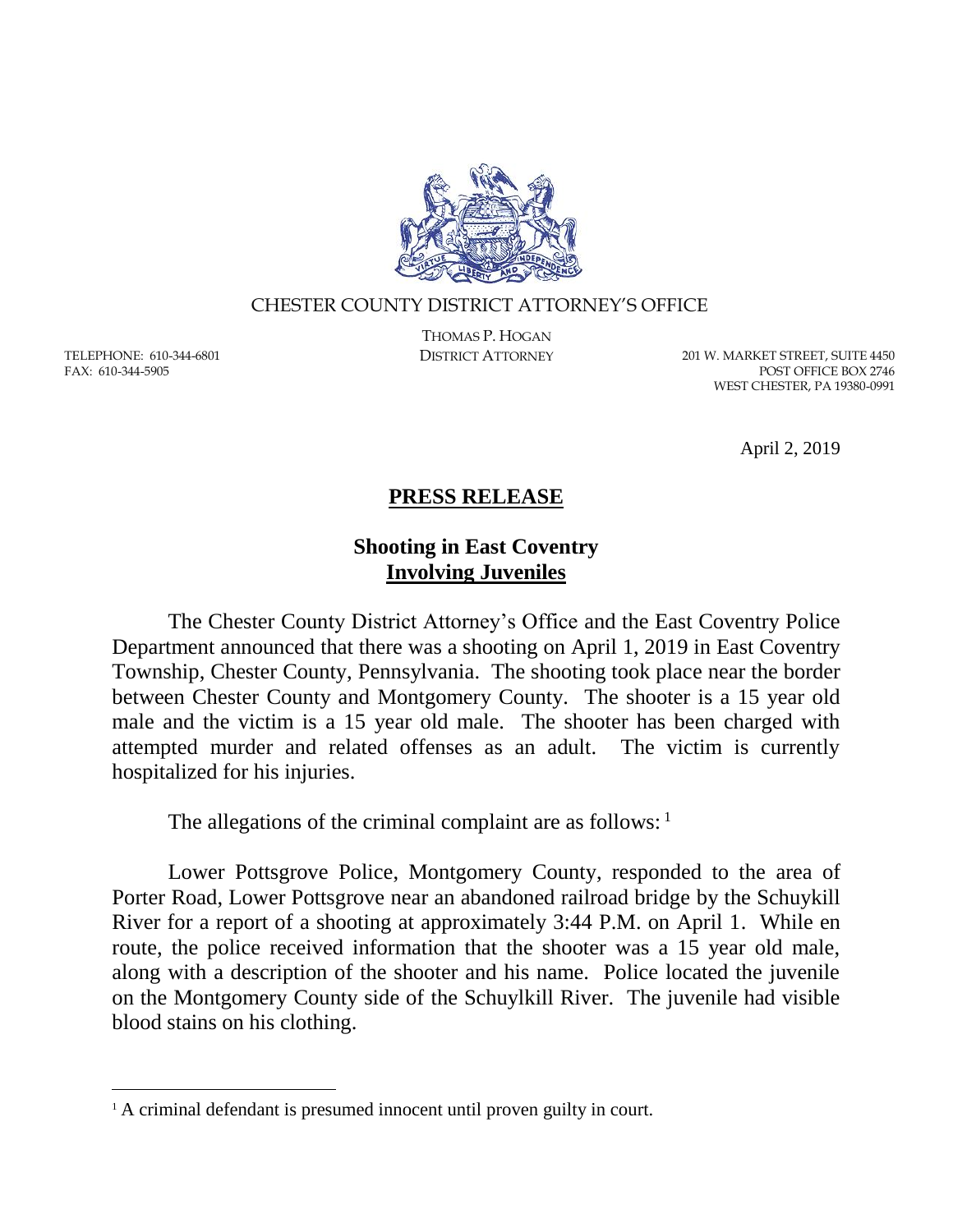Lower Pottsgrove Police then located the victim, a 14 year old male, on the Chester County side of the old abandoned railroad bridge by the river. The victim was under the bridge near the river and had gunshot wounds to his abdomen and his shoulder. The victim was flown to a trauma center where he underwent emergency surgery.

The police also located a third juvenile who was a witness to the shooting. The Chester County Detectives assisted the East Coventry and Lower Pottsgrove Police during the investigation. The investigation revealed that the three juveniles were all friends from a school in Montgomery County. Over this past weekend, there was a dispute between the juveniles. On Monday, April 1, the juveniles decided to cross the bridge from Montgomery County to Chester County to find an isolated location for a fight. Prior to any physical altercation, the defendant fired a handgun three times, striking the victim twice. The firearm was recovered at the scene by law enforcement. The firearm was registered to the same address where the defendant lives in Montgomery County.

Due to the facts of the case and the nature of the charges, the defendant was directly charged as an adult. The defendant is currently incarcerated at Chester County Prison.

East Coventry Police Chief Bill Mossman stated, "The East Coventry Police, the Chester County Detectives, and the Lower Pottsgrove Police worked together to solve this crime. East Coventry is a safe community and this type of gun violence is out of the ordinary."

Chester County District Attorney Tom Hogan stated, "30 years ago, this incident would have been a fist fight and nothing else. But the defendant decided to bring a gun to the fight, almost leading to the first Chester County murder of 2019. Chester County law enforcement did an excellent job of working with Montgomery County law enforcement on this investigation. Fortunately for us, we seldom see this type of violence by juveniles in Chester County."